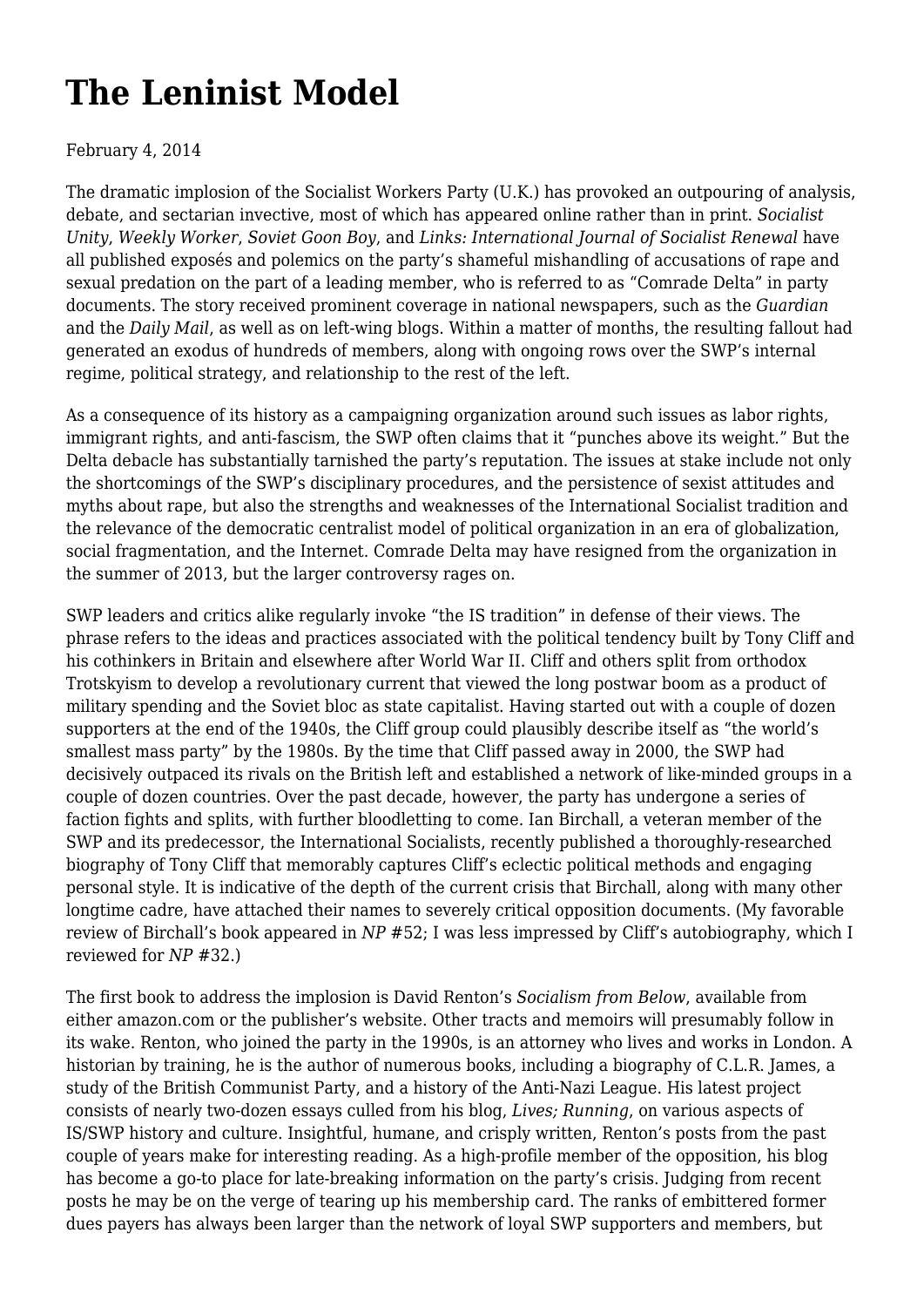lately the ratio between the two seems to be growing wider.



While *Socialism from Below* addresses a variety of topics, from deindustrialization and public sector unionism to anti-fascist organizing and socialist morality, the book is centrally concerned with three questions. The first has to do with the leadership's botched response to the formal complaints advanced by the two women who charged Comrade Delta with in one case rape and in the other persistent sexual harassment, as well as similar charges raised by an undisclosed number of women against less prominent members of the organization. Drawing on his experience as a labor lawyer, as well as on general feminist principles, Renton offers a number of suggestions for how the group might have responded to these allegations. In an essay titled "The Missing Letter," he offers a template for a full-throated public apology that is yet to be written:

For a long time, we thought that if we tried hard enough to pretend that there was no problem, it would go away. It has not. We now realize that this stain will not be removed unless the party undergoes a serious, and systematic, period of reform. For this reason we have decided to: Apologize to the women who put in complaints…. Suspend from membership of the party all individuals subject to serious sexual complaints…. Release those members of the organization from full-time roles who have been exhausted by the experience of defending the indefensible…. Elect a new Central Committee, Disputes Committee and National Committee…. Begin a discussion within and outside the organization as to what it was about our procedures that enabled us to continue on such a destructive path for so long…. Begin a second discussion within and outside the organization as to how we can learn from the contemporary women's movement…. Make the party transparent by publishing in future a public note of all meetings of all our elected committees.

It is instructive to compare the ambitious proposals and contrite tone offered in Renton's "missing letter" to the rather lawyerly gloss provided by Alex Callinicos and Charlie Kimber in their official statement on "The Politics of the SWP Crisis" that was recently posted on the *International Socialism* website:

Controversy over the case then became surrounded by a fog of gossip, innuendo, distortion and plain lies—all perpetuated on the internet and in the mainstream media, and reinforced by the shocking willingness of others on the left to believe, without any knowledge of the facts, the worst about the SWP. There is little point in trawling through the vast volume of nonsense that has been written about the case, and in any case we are constrained by the obligation of confidentiality towards the parties involved that others have so shamefully ignored.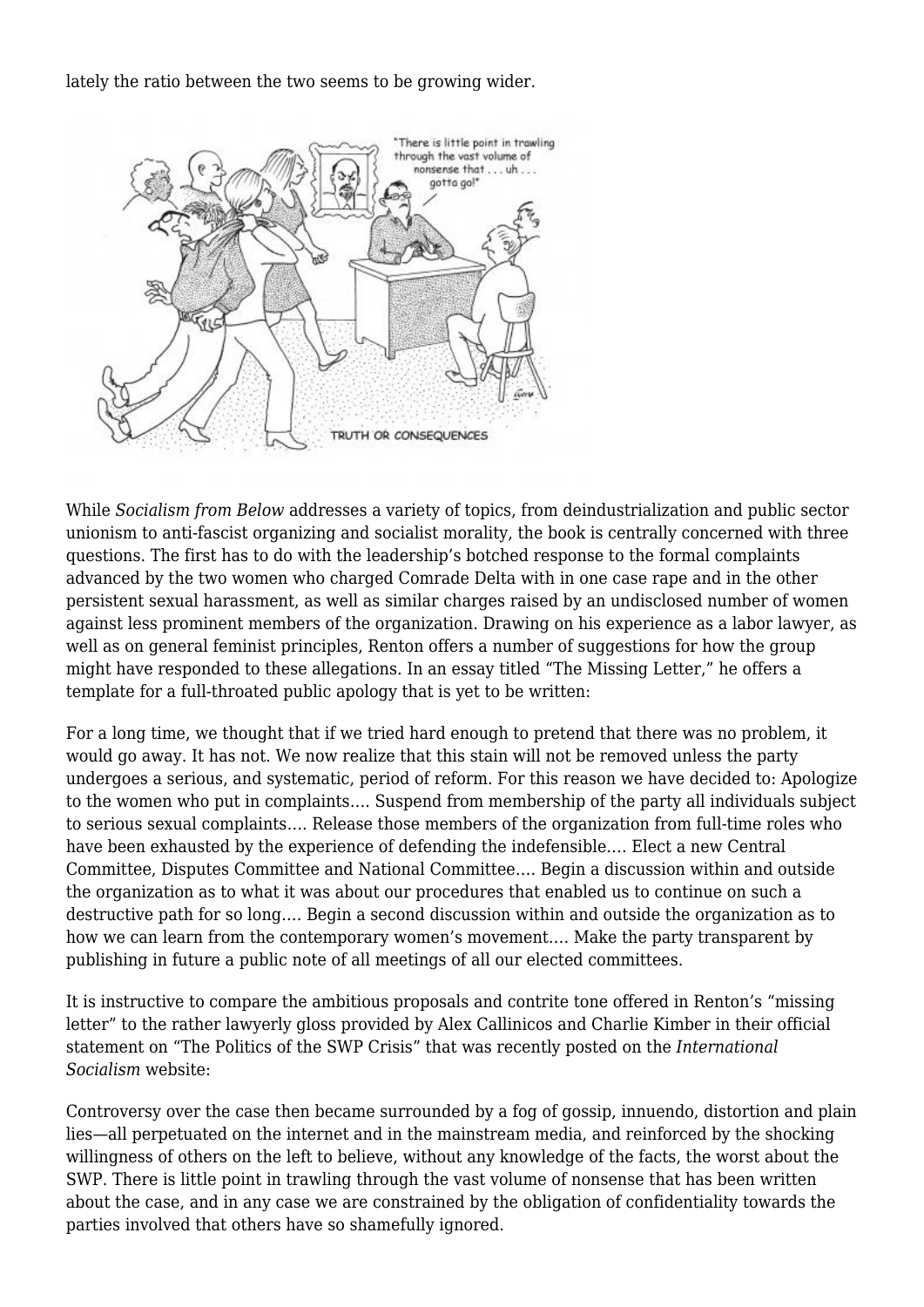As Renton himself has pointed out, the very phrase "the case" disguises the fact that more than one woman stepped forward to file a complaint against Comrade Delta, and that on at least a couple of occasions the party's Disputes Committee took on unrelated cases that it was in no way equipped or qualified to handle. Callinicos and Kimber reluctantly accept that mistakes were made ("no one in the SWP leadership thinks that, with the benefit of hindsight, we would address the issue in exactly the same way"), but nevertheless insist that the time has come to "move forward." From the outside, it is difficult to see how the organization can push on without jettisoning either its heterodox minority or its stale bureaucratic reflexes.

Speaking of bureaucracy, the second topic that Renton tackles is the question of democracy and leftist organization. As he recognizes, developing genuinely democratic structures and practices is a challenge that faces a variety of institutions, from trade union locals and single-issue campaigns to food co-ops and feminist magazines. Rigid hierarchies, self-selected cliques, and top-down command structures are recurrent problems for all kinds of formations, not just *soi-disant* vanguard parties. Renton's initial effort to distill his own vision of "Democracy in a Small Party" is almost haiku-like in its brevity. The entire essay, in fact, consists of five short points:

- 1. The determined obsolescence of leadership roles
- 2. Having the politics to comprehend which decisions are suitable for majority decisions and which are not
- 3. Avoiding front-ism
- 4. Full exchange of information
- 5. Maximizing opportunities to contribute

Renton helpfully expands on these compact formulations in subsequent essays, but the distinctively libertarian vision—in the English sense—that they express is never more aptly summarized than it is here. As he rightly points out in a concluding essay titled "Our Goal is Democracy," "nobody wants to be ordered around anymore; the method of command just doesn't work." The book closes on a suitably rousing note:

Democracy begins with the way in which we speak to ourselves; in that moment of self-realization that no one is better than you, and you are not better than anyone else. Democracy begins with teaching others to address each other and you with respect. Democracy begins with regime change at home.

With its pointed reference to "regime change at home," it seems unlikely that this essay, or others like it, will endear Renton to his own Central Committee. But then again, Renton doesn't seem to care what Kimber, Callinicos, and their colleagues think, either about his criticisms or his libertarian-socialist ideals. As it happens, in recent weeks he's been posting long excerpts on his blog from back issues of *Women's Voice*, the socialist-feminist magazine that the party sponsored (and eventually closed down) between 1972 and 1982. This will no doubt be seen by the apparatus as yet another provocation.

All of this raises the obvious question of why Renton remains, for the time being at least, a member of a Leninist sect, imploding or otherwise. Why doesn't he just quit? The answer has to do with the enduring appeal of the very "IS tradition" that Callinicos and other party leaders, as well as dissidents like Renton and Birchall, seek to defend. The book's final topic is thus this laudable but deeply problematic tradition, which (as the book's subtitle indicates) Renton quite reasonably regards as "unfinished." In making the case for the contributions of somewhat neglected figures from the group's halcyon days of the 1960s and 1970s, including David Widgery, Peter Sedgwick, Michael Kidron, and Alasdair MacIntyre, Renton draws an implicit and frankly discouraging contrast between the intellectual ferment of this earlier period and the rather humdrum output of today's